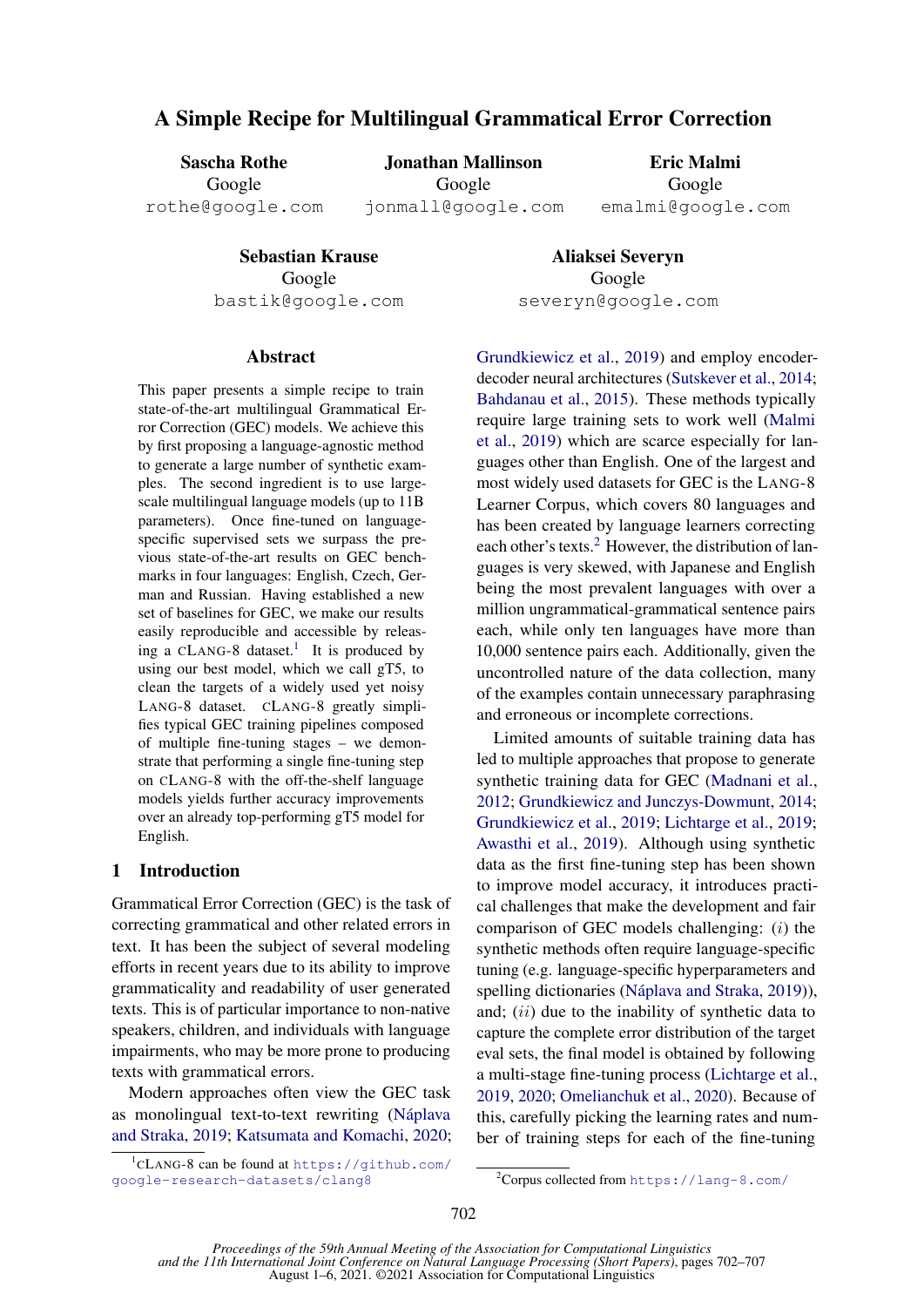stages is required, making it difficult to replicate and build on top of previous best reported models.

The ideas of leveraging self-supervised pretraining and increasing the model size have yielded significant improvements on numerous seq2seq tasks in recent years [\(Raffel et al.,](#page-5-9) [2019;](#page-5-9) [Xue](#page-5-10) [et al.,](#page-5-10) [2020;](#page-5-10) [Lewis et al.,](#page-5-11) [2020;](#page-5-11) [Song et al.,](#page-5-12) [2019;](#page-5-12) [Chan et al.,](#page-4-3) [2019;](#page-4-3) [Rothe et al.,](#page-5-13) [2020\)](#page-5-13), but these approaches have been applied to GEC to only a limited extent.

In this paper we adopt the mT5 [\(Xue et al.,](#page-5-10) [2020\)](#page-5-10) as our base model which has already been pretrained on a corpus covering 101 languages. To adapt the model to the GEC task, we design a fully unsupervised language-agnostic pre-training objective that mimics corrections typically contained in labeled data. We generate synthetic training data by automatically corrupting grammatical sentences, but in contrast to the previous state-of-the-art by Náplava and Straka [\(2019\)](#page-5-0) for low-resources languages, we use our synthetic pre-training to train a single model on all 101 languages, employing no language-specific priors to remain fully languageagnostic. After pre-training we further fine-tune our model on supervised GEC data for available languages (with data conditions ranging from millions to tens of thousands). Additionally, we explore the effect of scaling up the model size from 60M to 11B parameters. We surpass the previous state-of-the-art results on four evaluated languages: English, Czech, German and Russian.

Fine-tuning and running inference with our largest and most accurate models require multi-GPU/TPU infrastructure. To make the results of our research widely accessible we release a CLANG-8 dataset obtained by using our largest gT5 model to clean up the targets of the frequently used yet noisy LANG-8 dataset. We show that offthe-shelf variants of T5 [\(Raffel et al.,](#page-5-9) [2019\)](#page-5-9) when fine-tuned only on CLANG-8, outperform those models trained on the original LANG-8 data with and w/o additional fine-tuning data, thus simplifying the complex multi-stage process of training GEC models. Thus CLANG-8 not only allows others to easily train highly competitive GEC models, but it also greatly simplifies GEC training pipeline, basically reducing a multi-step fine-tuning processs to a single fine-tuning step.

Our contributions in this paper are three-fold: (1) We show that a simple language-agnostic pretraining objective can achieve state-of-the-art GEC results when models are scaled up in size; (2) We show the effect model size has on GEC, and; (3) We release a large multilingual GEC dataset based on Lang-8, which allows for state-of-the-art results without additional fine-tuning steps, thus significantly simplifying the training setup.

# 2 Model

Our model builds on top of mT5 [\(Xue et al.,](#page-5-10) [2020\)](#page-5-10) a multilingual version of T5 [\(Raffel et al.,](#page-5-9) [2019\)](#page-5-9) – a Transformer encoder-decoder model which has been shown to achieve state-of-the-art results on a wide range of NLG tasks. mT5 comes in different sizes, however for this work we use *base* (600M parameters) and *xxl* (13B parameters).

# <span id="page-1-1"></span>2.1 mT5 Pre-training

mT5 has been pre-trained on mC4 corpus, a subset of Common Crawl, covering 101 languages and composed of about 50 billion documents. For details on mC4, we refer the reader to the original paper [\(Xue et al.,](#page-5-10) [2020\)](#page-5-10). The pre-training objective is based on a span-prediction task, an adaptation of masked-language objective for autoregressive seq2seq models. An example of span prediction:

| Input: A Simple                              | [x] Multilingual |
|----------------------------------------------|------------------|
| Grammatical Error [y]                        |                  |
| <b>Target:</b> [x] Recipe for [y] Correction |                  |

All mT5 models were trained for 1M steps on batches of 1024 input sequences with a maximum sequence length of 1024, corresponding to roughly 1T seen tokens. For all of our experiments we use the publicly available mT5 and T5 checkpoints (Section [4](#page-2-0) only).

### <span id="page-1-2"></span>2.2 GEC Pre-training

The span-prediction objective of mT5 does not enable the model to perform GEC without further fine-tuning, as the span-prediction task uses special tokens to indicate where text should be inserted. Another limiting constraint is that mT5 has been trained on paragraphs, not sentences. We therefore split all paragraphs in mC4 corpus into sentences. We corrupt each sentence using a combination of the following operations: a) drop spans of tokens b) swap tokens c) drop spans of characters d) swap characters e) insert characters<sup>[3](#page-1-0)</sup> f) lower-case a word g) upper-case the first

<span id="page-1-0"></span> $3$ We insert characters from the same passage, thus avoiding to insert character from a different alphabet.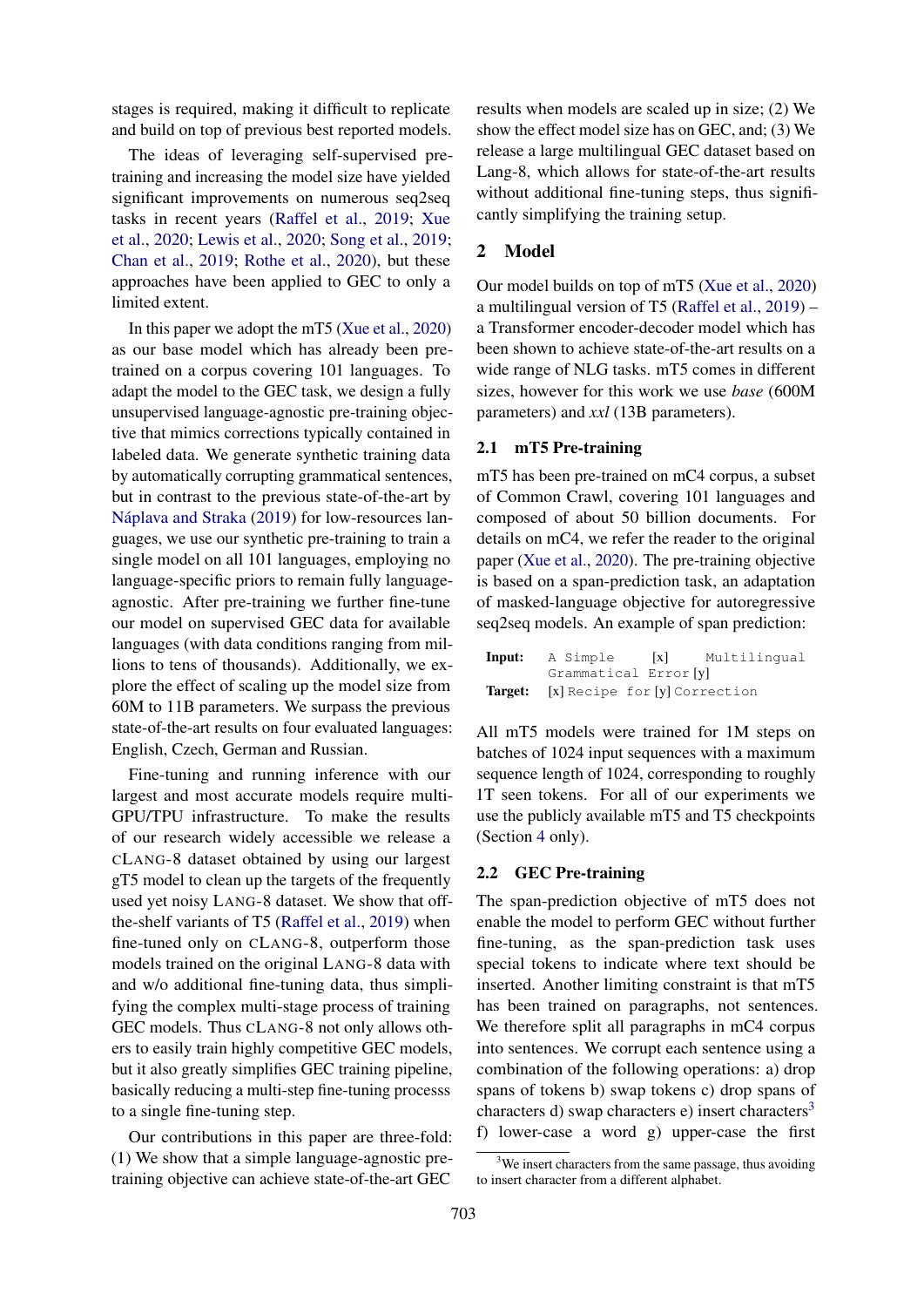character of a word. An example pair of an original sentence and its corrupted version looks as follows:

| Input: | Simple recipe for Multingual   |  |  |
|--------|--------------------------------|--|--|
|        | Grammatical Correction Error   |  |  |
|        | Target: A Simple Recipe for    |  |  |
|        | Multilingual Grammatical Error |  |  |
|        | Correction                     |  |  |

We leave about 2% of examples uncorrupted, so the model learns that inputs can also be grammatical. We refrain from using more sophisticated text corruption methods, as these methods would be hard to apply to all 101 languages. For example, Náplava [and Straka](#page-5-0) [\(2019\)](#page-5-0) perform word substitutions with the entries from ASpell<sup>[4](#page-2-1)</sup> which in turn makes the generation of synthetic data language-specific. Pretraining with this unsupervised objective is done on all languages in the mC4 corpus and not limited to the languages evaluated in this paper.

# 3 gT5: Large Multilingual GEC Model

<span id="page-2-3"></span>Fine-tuning datasets. For English, we fine-tune our pre-trained models on the FCE [\(Yannakoudakis](#page-5-14) [et al.,](#page-5-14) [2011\)](#page-5-14) and W&I [\(Bryant et al.,](#page-4-4) [2019a\)](#page-4-4) corpora. For Czech, German, and Russian, we use the AKCES-GEC (Náplava and Straka, [2019\)](#page-5-0), Falko-MERLIN [\(Boyd,](#page-4-5) [2018\)](#page-4-5), and RULEC-GEC [\(Ro](#page-5-15)[zovskaya and Roth,](#page-5-15) [2019\)](#page-5-15) datasets, respectively. Table [1](#page-2-2) reports statistics of datasets available for different languages.

<span id="page-2-2"></span>

| Corpus              | Train  | Dev   | <b>Test</b> |
|---------------------|--------|-------|-------------|
| FCE, W&I            | 59,941 |       |             |
| CoNLL-13/-14        |        | 1,379 | 1,312       |
| <b>BEA</b>          |        |       | 4.477       |
| AKCES-GEC           | 42.210 | 2,485 | 2,676       |
| <b>Falko-MERLIN</b> | 19,237 | 2,503 | 2,337       |
| RULEC-GEC           | 4.980  | 2,500 | 5,000       |
|                     |        |       |             |

Table 1: The size of the datasets used to fine-tune gT5.

Training Regime. We experimented with several training setups. All of them build on the mT5 pre-trained models (Section [2.1\)](#page-1-1). We experimented with a) mixing GEC pre-training data (Section [2.2\)](#page-1-2) with fine-tuning data (Section [3\)](#page-2-3), b) mixing pretraining and finetuning examples but annotating them with different prefixes, and c) first using GEC pre-training until convergence and then fine-tuning. While c) is the most computationally expensive approach, it also gave us the best results. GEC pre-training as well as finetuning uses a constant

<span id="page-2-4"></span>

| Models                             | Control 14 | <b>BEA</b> less | Creek | Cemplat | Rossissip |
|------------------------------------|------------|-----------------|-------|---------|-----------|
| Omelianchuk et al.*                | 66.5       | 73.6            |       |         |           |
| Lichtarge et al.*                  | 66.8       | 73.0            |       |         |           |
| Náplava and Straka                 | 63.40      | 69.00           | 80.17 | 73.71   | 50.20     |
| Katsumata and Komachi <sup>*</sup> | 63.00      | 66.10           | 73.52 | 68.86   | 44.36     |
| gT5 base                           | 54.10      | 60.2            | 71.88 | 69.21   | 26.24     |
| gT5 xxl                            | 65.65      | 69.83           | 83.15 | 75.96   | 51.62     |

Table 2:  $F_{0.5}$  Scores. Models denoted with  $*$  are ensemble models. We used the  $M^2$  scorer for CoNLL-14, Russian, Czech and German, and the ERRANT scorer [\(Bryant et al.,](#page-4-6) [2019b\)](#page-4-6) for BEA test.

learning rate of 0.001. Pre-training is done until convergence and fine-tuning until exact match accuracy on the development set degrades, which happens after 200 steps or 800k seen examples or 7 epochs.

Results. For English, we evaluate on standard benchmarks from CoNLL-14 and the BEA test [\(Bryant et al.,](#page-4-4) [2019a\)](#page-4-4), while we use CoNLL-13 as the development set (Table [1\)](#page-2-2). For other languages we use the test and development sets associated with their training data. Table [2](#page-2-4) shows the results for all languages. We first see that the base model size is inferior to the current state-of-the-art models. This is expected as the model capacity is not enough to cover all 101 languages. We therefore use a larger xxl (11B) model, which produces new state-of-the-art results on all languages except for English. When looking at the development set performance for English, we observed that it had a high variance and the training was over-fitting very quickly. This suggests that train and dev/test set domains are not well aligned for English. In the following Section [4](#page-2-0) we further refine our approach, also achieving state-of-the-art results for English.

# <span id="page-2-0"></span>4 CLANG-8: Cleaned LANG-8 Corpus

To be able to distill the knowledge learned by gT5 xxl into smaller, more practical models, we create and release CLANG-8, a cleaned version of the popular LANG-8 corpus. As discussed earlier, LANG-8 is a large corpus of texts written by language learners and user-annotated corrections to these texts. However, corrected texts frequently contain unnecessary paraphrasing and erroneous or incomplete corrections – phenomena that hurt the performance of a GEC model trained on this data. For instance, the following source–target pair

<span id="page-2-1"></span><sup>4</sup><http://aspell.net>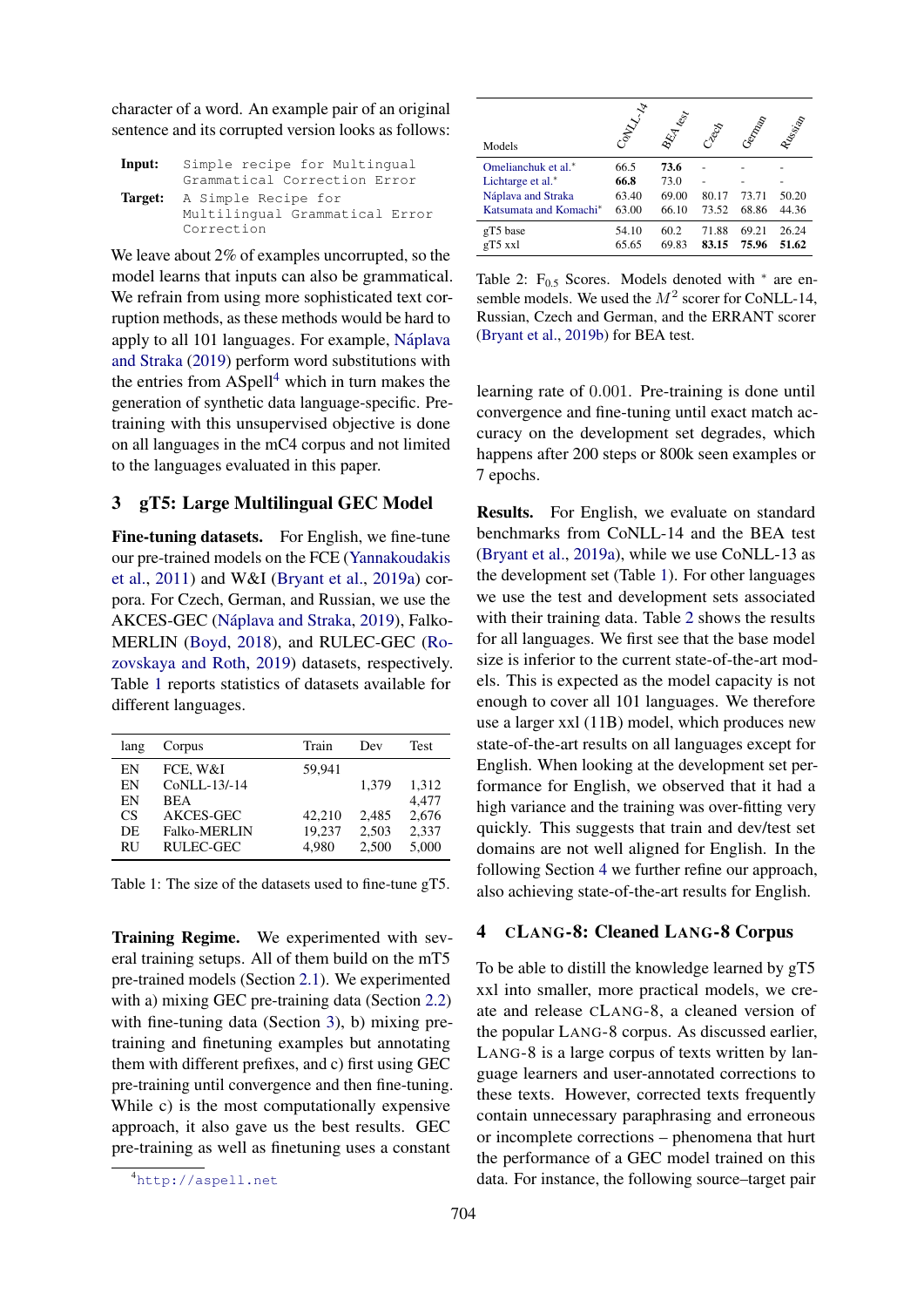<span id="page-3-0"></span>

|             | LR     | WER.  | Sub- | Del  | Ins. |
|-------------|--------|-------|------|------|------|
| $LANG-8$    | 98%    | 15.46 | 8.85 | 2.41 | 4.19 |
| $CLANG-8$   | 98%    | 10.11 | 5.85 | 1.35 | 2.92 |
| $CLANG-8-S$ | $99\%$ | 01.22 | 0.64 | 0.00 | 0.58 |

Table 3: Dataset statistics of English LANG-8 and CLANG-8, including sequence Length Ratio between the source and the target, Word Error Rate, which is comprised of Substitutions, Deletions, and Insertions.

is taken from LANG-8: *"It is cloudy or rainy recently ."*  $\rightarrow$  "*It is It 's been cloudy or and rainy recently ."*

We experiment with two approaches for cleaning the data. First, to create CLANG-8, we generate new targets for LANG-8, disregarding the original targets. We tried using both the unsupervised model, which was trained using the GEC pretraining objective (Section [2.2\)](#page-1-2) and the supervised model (gT5 xxl) (Section [3\)](#page-2-3), but the former did not yield comparable results, so all reported numbers use the supervised model. Second, to create CLANG-8-S, we used the unsupervised and the supervised models to score the original targets, disregarding the lowest scoring 20%, 50%, 70%, or 90% targets. Disregarding 50% was the best performing setup and there was not a significant difference between the supervised and unsupervised model. We therefore report numbers using the unsupervised model disregarding the worst 50% of the targets. Table [3](#page-3-0) shows that CLANG-8 moderately reduces the Word Error Rate (WER) between the source and target, with deletions receiving the largest relative reduction, which may suggest that less information from the source sentence is removed. In contrast CLANG-8-S has a significantly lower WER, indicating that the unsupervised model has only kept corrections which are close to the source sentence.

Experiments. To evaluate the effect cleaning LANG-8 has for English, we train two distinct models on this data: T5 [\(Raffel et al.,](#page-5-9) [2019\)](#page-5-9), a monolingual sequence-to-sequence model, and FE-LIX [\(Mallinson et al.,](#page-5-16) [2020\)](#page-5-16), a non-auto-regressive text-editing model. $5$  We also tried fine-tuning these models on BEA (i.e. FCE and W&I) after finetuning them on CLANG-8, but this did not further improve the scores but slightly decreased them, e.g. 0.43 absolute decrease for BEA test when using T5 base. This can be explained by the fact that

<span id="page-3-2"></span>

| Model             | #params | <b>Training Data</b> | PANTA R       | E. Kess       |
|-------------------|---------|----------------------|---------------|---------------|
| SOTA<br>$gT5$ xxl |         |                      | 66.8<br>65.65 | 73.6<br>69.83 |
| Felix             | 220M    | LANG-8               | 41.63         | 30.54         |
| Felix             | 220M    | $LANG-8 + BEA$       | 48.75         | 48.80         |
| Felix             | 220M    | $CLANG-8$            | 58.21         | 59.05         |
| T5 base           | 220M    | $LANG-8$             | 52.77         | 59.14         |
| T5 base           | 220M    | $LANG-8 + BEA$       | 60.61         | 67.12         |
| T5 base           | 220M    | $CLANG-8$            | 65.13         | 69.38         |
| T5 base           | 220M    | $CLANG-8-S$          | 58.70         | 59.95         |
| T5 small          | 60M     | $CLANG-8$            | 60.70         | 65.01         |
| T5 base           | 220M    | $CLANG-8$            | 65.13         | 69.38         |
| T5 large          | 770M    | $CLANG-8$            | 66.10         | 72.06         |
| T5 xl             | 3B      | CLANG-8              | 67.75         | 73.92         |
| T5 xxl            | 11B     | $CLANG-8$            | 68.87         | 75.88         |

Table 4:  $F_{0.5}$  scores on CoNLL-14 and BEA test. Block two and three compare different training data. The last block compares different model sizes for T5.

<span id="page-3-3"></span>

|              | $L$ ANG-8 |       |       | $CLANG-8$ |
|--------------|-----------|-------|-------|-----------|
|              | base      | xxl   | base  | xxl       |
| <b>PUNCT</b> | 68.27     | 78.75 | 75.51 | 76.31     |
| DET          | 63.84     | 77.31 | 79.04 | 83.88     |
| <b>PREP</b>  | 57.09     | 72.54 | 74.67 | 79.79     |
| ORTH         | 72.77     | 76.86 | 69.23 | 71.39     |
| SPELL.       | 74.38     | 84.64 | 85.83 | 88.29     |

Table 5: BEA test scores for the top five error types. Bold scores represent the best score for each error type.

the model used to clean the target texts has already been trained on BEA. This suggests that the typical GEC training pipeline where a model is first fine-tuned on LANG-8 and then on BEA can be both simplified and made more accurate by only fine-tuning on CLANG-8.

Finally, we train mT5 models on the German and Russian portions of the CLANG-8 dataset and evaluate these models on the test sets from Table [1.](#page-2-2)

Results & Analysis. The results for CoNLL-14 and BEA test benchmarks can be seen in Table [4.](#page-3-2) For both models and both test datasets, CLANG-8 improves the  $F<sub>0.5</sub>$  score compared to using the original LANG-8 corpus. While CLANG-8-S performs significantly worse than CLANG-8, it still improves over LANG-8. In terms of model size, larger models are consistently better then their smaller siblings. This is even true when comparing xl and xxl, suggesting that there might still be headroom by using models larger than xxl.

In Table [5](#page-3-3) we compare error types made on BEA

<span id="page-3-1"></span><sup>&</sup>lt;sup>5</sup>The FELIXINSERT variant which we use does not employ re-ordering.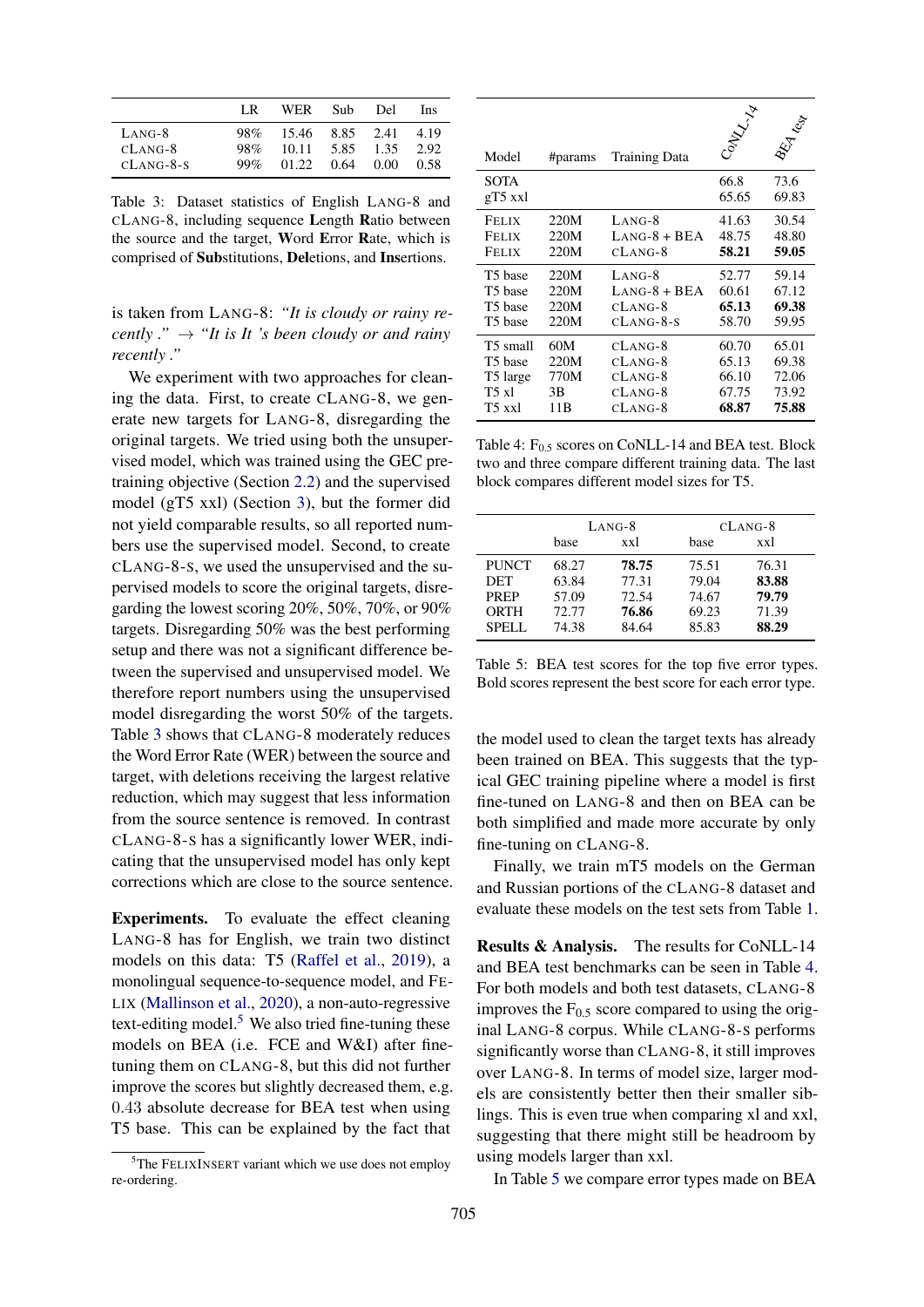<span id="page-4-7"></span>

| Model                                                       | #params                             | <b>Training Data</b>                                          | Ceptage                                   | Russian                                   |
|-------------------------------------------------------------|-------------------------------------|---------------------------------------------------------------|-------------------------------------------|-------------------------------------------|
| <b>SOTA</b><br>gT5 xxl                                      |                                     |                                                               | 73.71<br>75.96                            | 50.20<br>51.62                            |
| mT5 small<br>mT5 base<br>mT5 large<br>$mT5$ xl<br>$mT5$ xxl | 300M<br>580M<br>1.2B<br>3.7B<br>13B | $CLANG-8$<br>$CLANG-8$<br>$CLANG-8$<br>$CLANG-8$<br>$CLANG-8$ | 61.78<br>67.19<br>70.14<br>72.59<br>74.83 | 17.80<br>25.20<br>27.55<br>39.44<br>43.52 |

Table 6:  $F_{0.5}$  scores on German and Russian.

test for T5 base and T5 xxl, trained on either LANG-8 or CLANG-8. We see that for both data conditions increasing the model size leads to an increase in performance. Comparing CLANG-8 and LANG-8, shows that CLANG-8 improves on all error types apart from orthographic (ORTH) and punctuation (PUNCT).

In Table [6,](#page-4-7) we evaluate mT5 trained on the German and Russian portions of the CLANG-8 dataset, which contain 114K and 45K training examples, respectively. We see that for both languages performance increases with the model size, with no indication of slowing, suggesting further headroom for improvement. For German, the xxl model achieves a better score than the previous state-of-the-art, however, it is worse than gT5 xxl. Whereas for Russian, mT5 trained on CLANG-8 does not match state-of-the-art performance. We believe this is in part due to the small size of CLANG-8 in Russian. Additionally, the training data for Russian and German comes from the same dataset as the test data which is not the case for English, making the training data of significantly greater relevance. For German and Russian GEC tasks, where in-domain training data is unavailable, CLANG-8 could have a greater impact.

We release the re-labeled CLANG-8 dataset. which contains 2.4M training examples for English, 114k examples for German, and 45k examples for Russian. The Czech portion of Lang-8 would have resulted in only 2k examples, and as such is excluded.

### 5 Conclusion

In this paper we report new state-of-the-art results on GEC benchmarks in four languages we studied. Our simple setup relies on a language-agnostic approach to pretrain large multi-lingual language models. To enable the distillation of our largest

model into smaller, more efficient models, we released a cleaned version of the LANG-8 dataset, enabling easier and even more accurate training of GEC models.

### Acknowledgements

We would like to thank Costanza Conforti, Shankar Kumar, Felix Stahlberg and Samer Hassan for useful discussions as well as their help with training and evaluating the models.

### **References**

- <span id="page-4-2"></span>Abhijeet Awasthi, Sunita Sarawagi, Rasna Goyal, Sabyasachi Ghosh, and Vihari Piratla. 2019. [Parallel](https://doi.org/10.18653/v1/D19-1435) [iterative edit models for local sequence transduction.](https://doi.org/10.18653/v1/D19-1435) In *Proceedings of the 2019 Conference on Empirical Methods in Natural Language Processing and the 9th International Joint Conference on Natural Language Processing (EMNLP-IJCNLP)*, pages 4260– 4270, Hong Kong, China. Association for Computational Linguistics.
- <span id="page-4-0"></span>Dzmitry Bahdanau, Kyunghyun Cho, and Yoshua Bengio. 2015. [Neural machine translation by jointly](http://arxiv.org/abs/1409.0473) [learning to align and translate.](http://arxiv.org/abs/1409.0473) In *3rd International Conference on Learning Representations, ICLR 2015, San Diego, CA, USA, May 7-9, 2015, Conference Track Proceedings*.
- <span id="page-4-5"></span>Adriane Boyd. 2018. [Using Wikipedia edits in low](https://doi.org/10.18653/v1/W18-6111) [resource grammatical error correction.](https://doi.org/10.18653/v1/W18-6111) In *Proceedings of the 2018 EMNLP Workshop W-NUT: The 4th Workshop on Noisy User-generated Text*, pages 79–84, Brussels, Belgium. Association for Computational Linguistics.
- <span id="page-4-4"></span>Christopher Bryant, Mariano Felice, Øistein E. Andersen, and Ted Briscoe. 2019a. [The BEA-2019](https://doi.org/10.18653/v1/W19-4406) [shared task on grammatical error correction.](https://doi.org/10.18653/v1/W19-4406) In *Proceedings of the Fourteenth Workshop on Innovative Use of NLP for Building Educational Applications*, pages 52–75, Florence, Italy. Association for Computational Linguistics.
- <span id="page-4-6"></span>Christopher Bryant, Mariano Felice, Øistein E. Andersen, and Ted Briscoe. 2019b. [The BEA-2019](https://doi.org/10.18653/v1/W19-4406) [shared task on grammatical error correction.](https://doi.org/10.18653/v1/W19-4406) In *Proceedings of the Fourteenth Workshop on Innovative Use of NLP for Building Educational Applications*, pages 52–75, Florence, Italy. Association for Computational Linguistics.
- <span id="page-4-3"></span>William Chan, Nikita Kitaev, Kelvin Guu, Mitchell Stern, and Jakob Uszkoreit. 2019. [Kermit: Gener](http://arxiv.org/abs/1906.01604)[ative insertion-based modeling for sequences.](http://arxiv.org/abs/1906.01604)
- <span id="page-4-1"></span>Roman Grundkiewicz and Marcin Junczys-Dowmunt. 2014. The wiked error corpus: A corpus of corrective wikipedia edits and its application to grammatical error correction. In *International Conference*